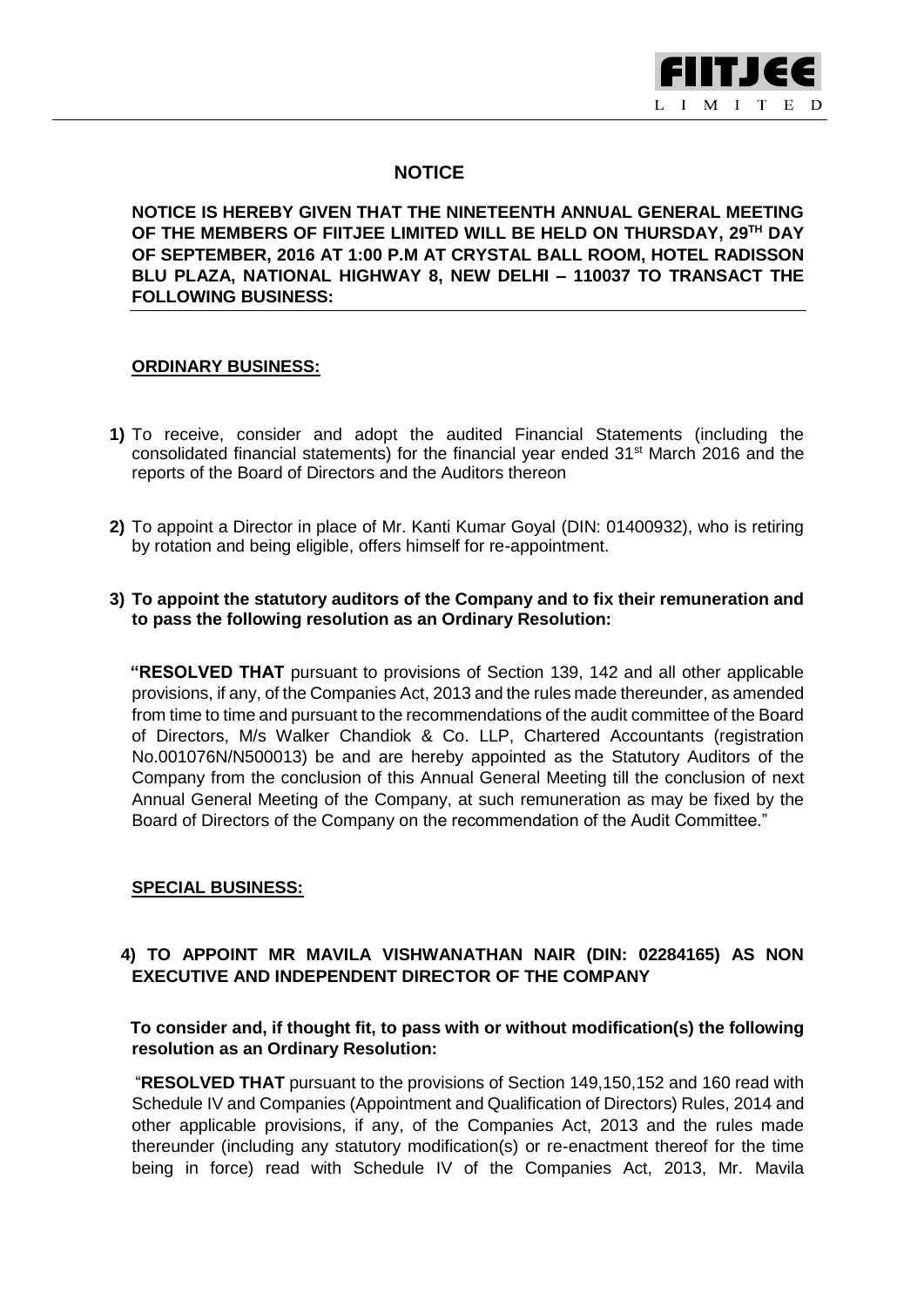

Vishwanathan Nair (DIN: 02284165), be and is hereby appointed as an Non Executive and Independent Director of the Company to hold office for a period of five consecutive years from the original date of appointment i.e. 1<sup>st</sup> June 2016 up to 31<sup>st</sup> May 2021."

## **5) TO RATIFY REMUNERATION TO BE PAID TO THE COST AUDITORS OF THE COMPANY**

 **To consider and, if thought fit, to pass with or without modification(s) the following resolution as an Ordinary Resolution:**

**"RESOLVED THAT** pursuant to the provisions of Section 148 and all other applicable provisions of the Companies Act, 2013 ("the Act") and the Companies (Audit and Auditors) Rules, 2014 (including any statutory modification(s) or re-enactment thereof, for the time being in force) and subject to applicable notification or circular as may be issued by the Ministry of Corporate Affairs in this regard, the remuneration of INR 100,000/- (INR One Lakh Only) plus service tax and reimbursement of out of pocket expenses as may be approved by the Board of Directors on the recommendation of Audit Committee, to be paid to M/s. Yogesh Gupta & Associates, Cost Accountants (Firm Registration No. 000373), Cost Auditor of the Company for the financial year ending  $31<sup>st</sup>$  March, 2017, be and hereby ratified and confirmed.

**RESOLVED FURTHER THAT** the Board of Directors of the Company (including any Committee thereof) be and is hereby authorized to do all acts and take all such steps as may be necessary or expedient to give effect to this resolution."

## **6) TO APPOINT MR PARTHA HALDER (DIN: 02728905) AS WHOLE TIME DIRECTOR OF THE COMPANY**

 **To consider and, if thought fit, to pass with or without modification(s) the following resolution as a Special Resolution:**

 **"RESOLVED THAT** pursuant to the provisions of Section 196, 197, 203 of the Companies Act, 2013 read with Schedule V of the Companies Act, 2013 (hereinafter referred to as 'the Act') and Rule 7 of Companies (Appointment and Remuneration of Managerial Personnel) Rules, 2014 and such other provisions and rules, as may be applicable (including any statutory amendments, modifications and re-enactment thereof for the time being in force) and in accordance with the Articles of Association of the Company, consent of the Company be and is hereby accorded to appoint Mr. Partha Halder (DIN: 02728905) as Whole Time Director of the Company for a period of 3 (three) years, with effect from this Annual General Meeting, at a maximum remuneration up to INR 30,000,000 per annum (INR Three Crore Only), on such terms and conditions, as considered and approved by the Nomination and Remuneration Committee ("NRC") and the Board of Directors of the Company and as set out in the explanatory statement annexed to the notice relating to this resolution.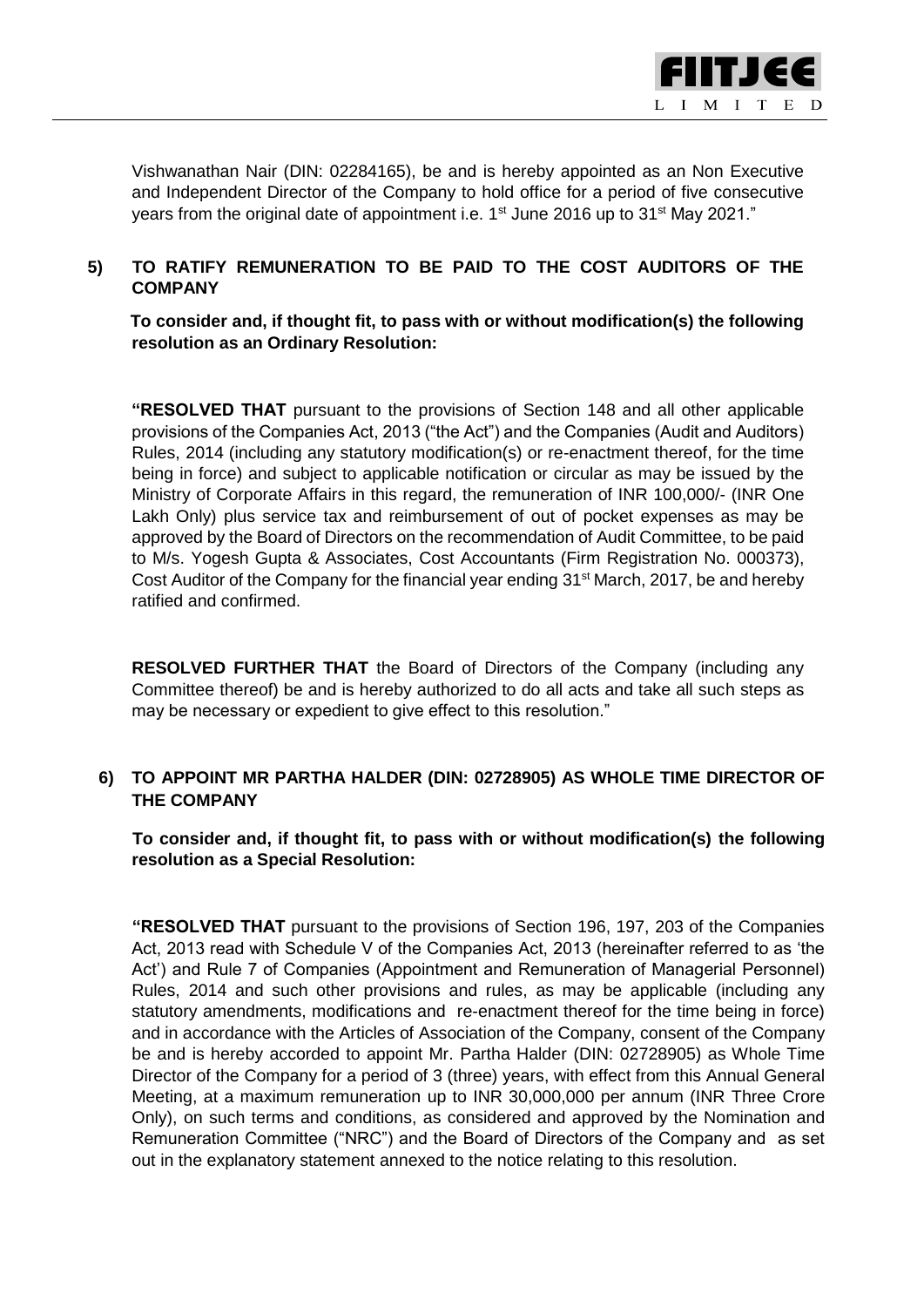

**RESOLVED FURTHER THAT**, subject to the maximum remuneration as mentioned above, the Board, upon recommendation and approval of the NRC, is authorised to revise the remuneration structure (including the basic salary, perquisites, allowances and other benefits) of Mr. Partha Halder (DIN: 02728905), Whole Time Director of the Company, as may be considered necessary, during the period of three years and also alter or vary the terms and conditions as detailed in the Explanatory Statement.

**RESOLVED FURTHER THAT** in the absence or inadequacy of profits in any financial year during his tenure, the Company shall continue to pay Mr. Partha Halder (DIN: 02728905) the aforesaid remuneration by way of salary, perquisites, commission, allowances and other benefits as specified in the explanatory statement in accordance with the provisions specified under the Act (including any statutory modification or re-enactment thereof, for the time being in force), as minimum remuneration.

**RESOLVED FURTHER THAT** in the event of any statutory modification, amendment or enactment thereof under the Act or any other applicable law, the Board in its absolute discretion may vary the remuneration structure and revise the same from time to time within the maximum limit or ceiling as stipulated in this resolution.

 **RESOLVED FURTHER THAT** for the purpose of giving effect to this resolution, the Board be and is hereby authorised to do all such acts, deeds, matters and things, including the power to execute all such deeds, documents, instruments and writings as may be required for the purpose of giving effect to this resolution, but not limited to the powers to settle all questions, difficulties or doubts that may arise in regard to the appointment of Mr. Partha Halder as Whole Time Director and to fix his remuneration, and the past actions / decisions, if any, of the Board in this regard be and is hereby adopted and ratified."

### **By order of Board of Directors**

**Sd/-**

**Jaspriya Ahluwalia Company Secretary Membership No. A15304 Address: 7/2, Vasisht House, Begumpur, Kalu Sarai, New Delhi-110017**

**Place: New Delhi Date: 03.09.2016**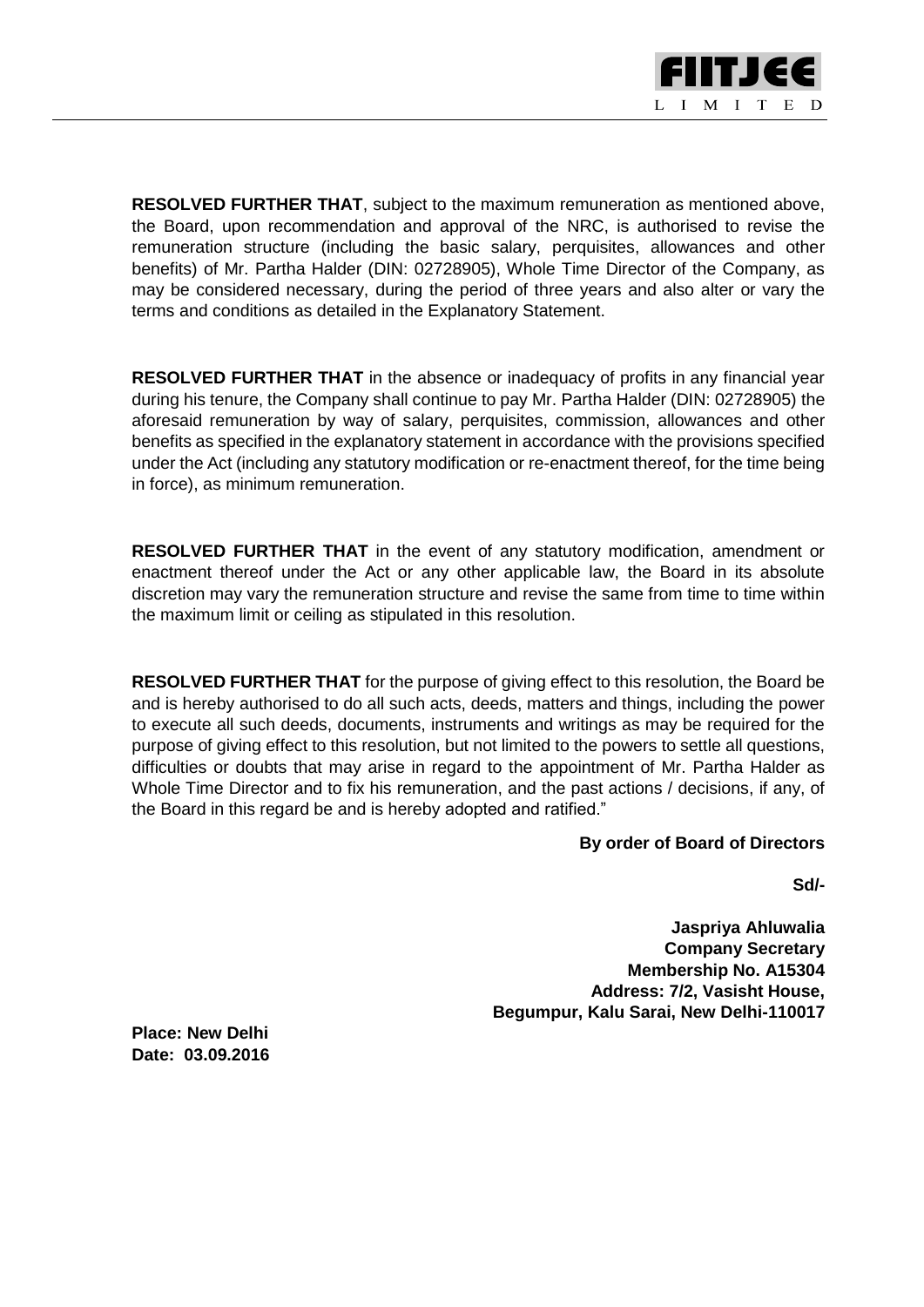

### **NOTES:**

### 1) **A MEMBER ENTITLED TO ATTEND AND VOTE AT THE MEETING IS ENTITLED TO APPOINT A PROXY TO ATTEND AND TO VOTE INSTEAD OF HIMSELF/HERSELF AND THE PROXY SO APPOINTED NEED NOT BE A MEMBER OF THE COMPANY.**

- 2) Pursuant to the provisions of Section 105 of the Companies Act, 2013, read with the applicable rules thereon, a person can act as proxy on behalf of Members not exceeding fifty (50) and holding in the aggregate not more than 10% of the total share capital of the Company. Proxy Form is enclosed.
- 3) The instrument appointing the proxy in order to be effective must reach at the registered office of the Company not less than 48 hours before the time fixed for meeting.
- 4) Explanatory Statement in respect of Special Business, as required under Section 102 of the Companies Act, 2013 is annexed hereto.
- 5) Corporate members intending to send their authorized representatives to attend the meeting are requested to send to the Company a certified true copy of the Board resolution authorizing their representative to attend and vote on their behalf at the meeting.
- 6) All the documents referred in the Notice, Annual Report as well as Annual Accounts of the subsidiary companies and Register of Directors' Shareholding are open for inspection, during the business hours at the Registered Office of the Company up to and including the date of Annual General Meeting.
- 7) Route Map of the venue of the meeting forms part of this notice.
- 8) Members / proxies / authorized representatives should bring the duly filled Attendance Slip enclosed herewith to attend the meeting.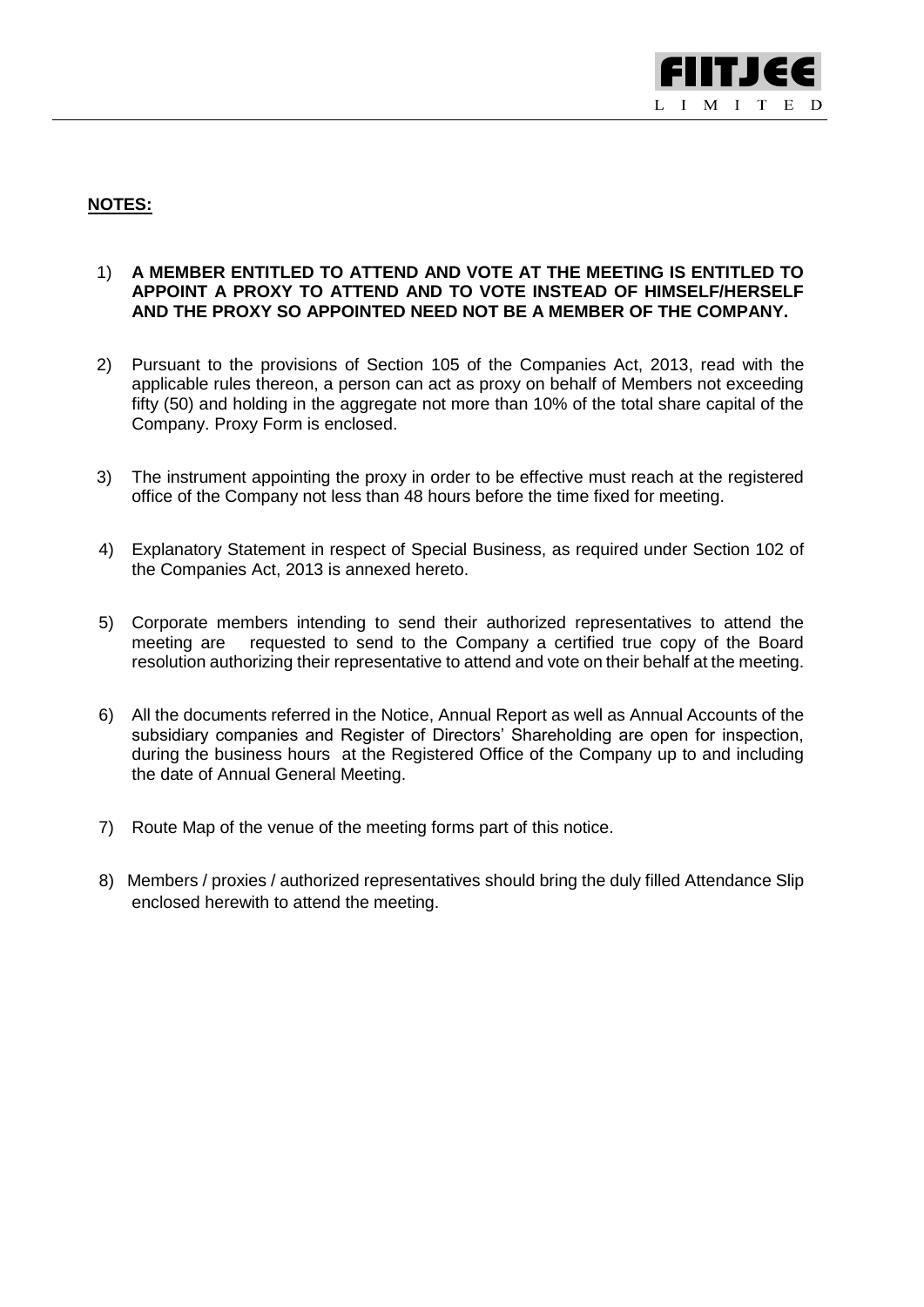

### **EXPLANATORY STATEMENT PURSUANT TO SECTION 102(1) OF THE COMPANIES ACT, 2013 READ WITH SECRETARIAL STANDARD – 2 IN RESPECT OF THE SPECIAL BUSINESS(S) MENTIONED IN THE NOTICE**

#### **Item No. 4**

Mr Mavila Vishwanathan Nair was appointed as the Additional and Independent Director on the Board of the Company w.e.f. 1<sup>st</sup> June 2016. Pursuant to the provisions of Section 161(1) of the Companies Act, 2013, Mr Mavila Vishwanathan Nair shall hold office up to the date of this Nineteenth Annual General Meeting.

 Mr Mavila Vishwanathan Nair is the Chairman of the Credit Information Bureau of India Limited, India's largest credit bureau. He is also the Chairman of SWIFT India (The Society for Worldwide Interbank Financial Telecommunication), and is an advisor to select private equity and venture capital funded companies in India.

Mr. Nair was one of the longest serving chairman in the history of Indian banking, having served as chairman and managing director of Union Bank of India for six years and Dena Bank for one year. In addition, Mr. Nair has been associated with various other reputed organizations and contributed towards their growth and development.

Considering his vast experience and knowledge and in terms of Section 149, 150 and 152 read with Schedule IV and any other applicable provisions, if any of the Companies Act, 2013 and rules made thereunder, Mr Nair is requested to be appointed as an Independent Director for 5 (five) consecutive years with effect from 01<sup>st</sup> June 2016 till 31<sup>st</sup> May 2021 by the shareholders of the Company. Further, he shall not be liable to retire by rotation.

The Company has received notice under Section 160 of the Companies Act, 2013 proposing the appointment of Mr. Nair as Non-Executive and Independent Director along with the prescribed deposit of INR 100,000/-.

In the opinion of the Board, Mr. Nair fulfills the condition specified in the Companies Act, 2013 and rules made thereunder, for his appointment as an Independent Director of the Company and is Independent of the Management. Further, Mr. Nair has confirmed that he is not disqualified in terms of Section 164 of the Act and has given his consent to act as Independent director of the Company.

 The Board considers that his continued association with the Company would be of great benefit to the Company. Accordingly, the Board recommends the resolution in relation to appointment of Mr. Nair as Non-Executive and Independent Director, for the approval by the shareholders of the Company.

Except Mr. Nair, being appointee, none of the Directors, Key Managerial Personnel and their relatives are concerned or interested in the resolution either financially or otherwise.

Your Directors recommend the resolution as set out in Item No.4 for your approval.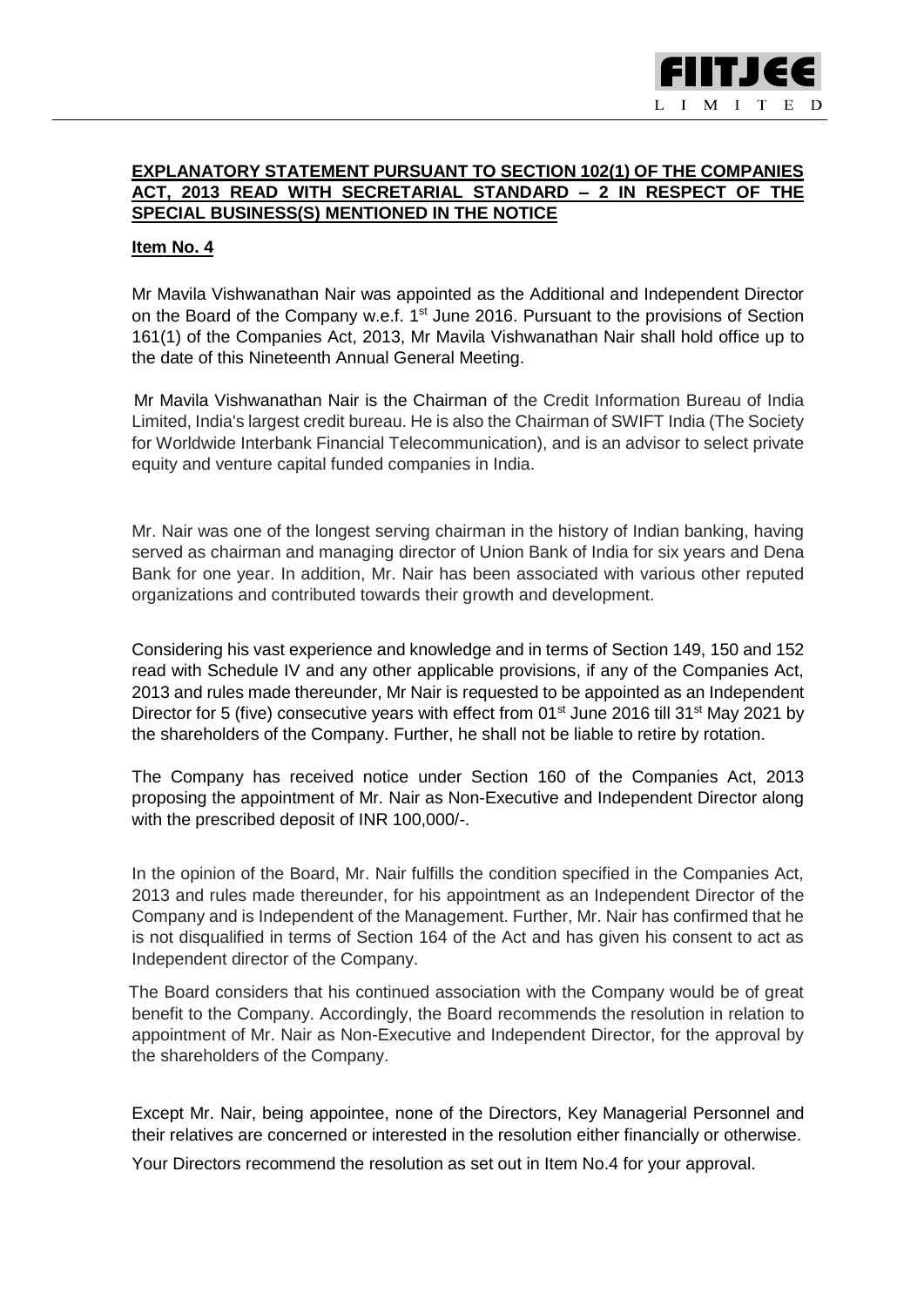

## **Item No.5**

In accordance with the provisions of Section 148 of the Companies Act, 2013 read with the Companies (Audit and Auditors) Rules, 2014, the remuneration payable to the Cost Auditors has to be ratified by the shareholders of the Company at the General Meeting. The Board, on the recommendation of the Audit Committee and subject to the rules to be notified by the Ministry of Corporate Affairs in this regard, has approved the appointment of Yogesh Gupta & Associates, Cost Accountants (Firm Registration No. 000373), as Cost Audit or to conduct the audit of the cost records of the Company at a remuneration of INR 100,000/- (INR One Lakh Only) plus service tax and reimbursement of out of pocket expenses for the financial year ending 31<sup>st</sup> March 2017.

Accordingly, ratification of the members is being sought for the proposal contained in the resolution set out at item no. 5 of the notice.

None of the Directors, Key Managerial Personnel and their relatives are concerned or interested in the resolution either financially or otherwise.

The Board recommends and propose to pass the resolution set out at item no. 5 of the notice as an Ordinary Resolution.

### **Item No.6**

Mr Partha Halder (DIN: 02728905), aged 43 years, was appointed as Director in the Company with effect from 10<sup>th</sup> July 2009. He is a B.Tech. (Chemical Engineering) graduated from the Calcutta University. He has over 16 years of rich and varied experience in the education Industry. As on the date, he holds 1 share on behalf of Mr. Dinesh Kumar Goel out of the total paid up share capital of the Company.

Considering his knowledge and experience in management, administration and various aspects relating to the Company's affairs, the Nomination and Remuneration Committee and the Board of Directors in their respective meetings have considered and approved the appointment of Mr. Partha Halder as Whole Time Director of the Company for a period of 3 (three) years, with effect from this Annual General Meeting, at a maximum remuneration of up to INR 30,000,000 per annum (INR Three crore Only) subject to revision within the maximum remuneration by the Board as and when deemed necessary. The maximum remuneration includes salary, perquisites, commission, allowances and other benefits as detailed in this Explanatory Statement.

Pursuant to Section 197 of the Companies Act 2013 read with Companies (Appointment and Remuneration of Managerial Personnel) Rules, 2014 the Company, in the event of no profits or inadequate profits, may continue to pay remuneration to its managerial personnel beyond ceiling specified in Section II, Part II of Schedule V without obtaining Central Government approval, subject to the approval of Shareholders by way of Special Resolution passed at the ensuing Annual General Meeting and other compliances as provided therein, including the detailed disclosures required to be made.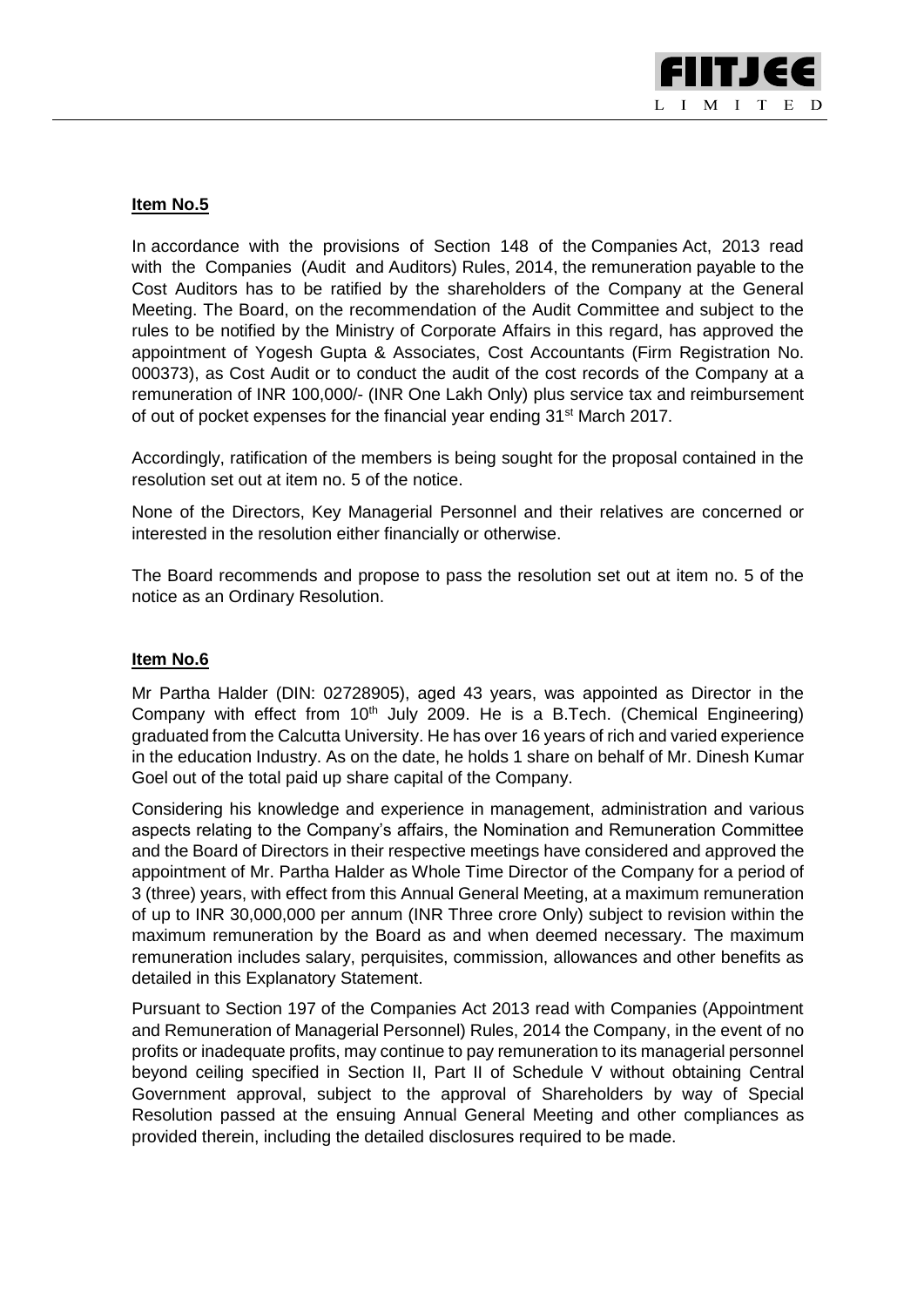

## **STATEMENT REQUIRED PURSUANT TO THE PROVISIONS OF SCHEDULE V OF THE COMPANIES ACT, 2013 IS GIVEN BELOW:**

## **I. General Information**

### **A) Nature of Industry**

 FIITJEE Limited is operating as a teaching/ coaching Institute for engineering entrance exams primarily for Indian Institute of Technology (*IITs*) and other engineering Institutes.

- **B) Date of commencement of commercial production:** 27<sup>th</sup> October, 1997
- **C) In case of new Companies, expected date of commencement of activities as per projects approved by financial institutions appearing in the prospectus:** Not Applicable

### **D) Financials performance based on given indicators**

**For the financial year ended 31st March, 2016**

| <b>Particulars</b>                             | Amount (in<br><b>Indian Rupees)</b> |
|------------------------------------------------|-------------------------------------|
| Income                                         | 4,56,62,39,218                      |
| <b>Expenses</b>                                | 4, 17, 03, 57, 862                  |
| <b>Profit before Tax and Exceptional Items</b> | 39,58,81,356                        |
| <b>Exceptional Items</b>                       | 390,00,000                          |
| Deferred Tax                                   | (9,77,81,490)                       |
| Income Tax (earlier years reversed)            | <b>NIL</b>                          |
| Profit for the year                            | 45,46,62,846                        |

## **E) Foreign Investments or collaborations, if any.**

Two foreign venture capital funds are holding 13.68% stake in aggregate in the Company.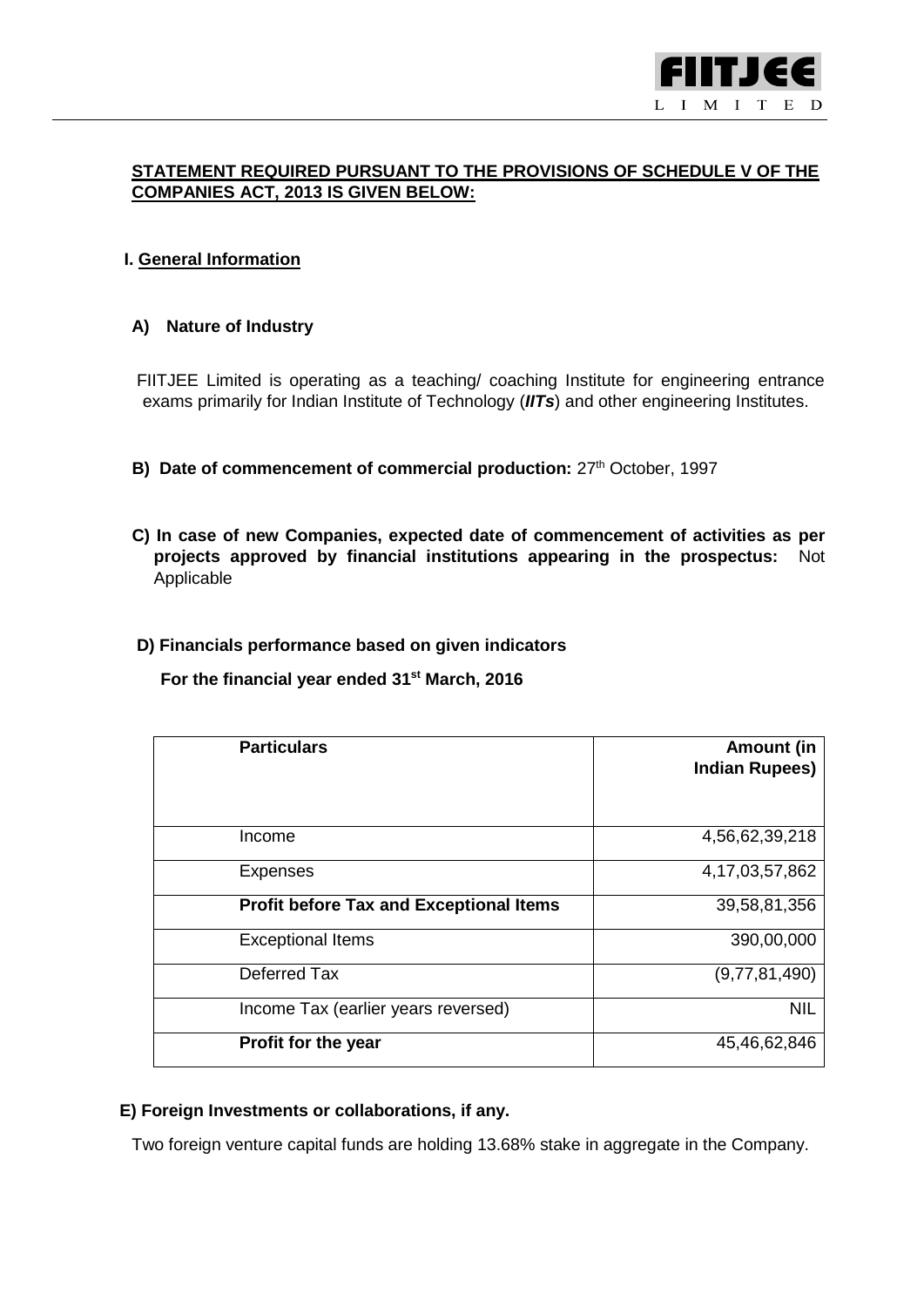

## **II INFORMATION ABOUT THE APPOINTEE:**

### **A) Background Details**

## **Mr. Partha Halder:**

Mr Partha Halder (DIN: 02728905), aged 43 years, was appointed as Director in the Company with effect from  $10<sup>th</sup>$  July 2009. He is a B.Tech. (Chemical Engineering) graduated from the Calcutta University. He has over 16 years of rich and varied experience in the education Industry. He holds vast experience of education industry. As on the date, he holds 1 share on behalf of Mr. Dinesh Kumar Goel out of the total paid up share capital of the Company. During the year, he has attended sixteen Board Meetings of the Company. Further, as per the details provided to the Company, Mr Partha Halder, holds Directorship, Membership on the Board of the following Companies:

| SI.No. | <b>Name of Company</b>                                                            | <b>Nature of Interest</b>                |
|--------|-----------------------------------------------------------------------------------|------------------------------------------|
| 1.     | Times A and M (India) Limited                                                     | Member<br>(Registered<br>Holder)         |
| 2.     | Edfora Infotech Private Limited (formerly known<br>as T&P IT Solutions Pvt. Ltd.) | <b>Director</b>                          |
| 3.     | <b>FIITJEE Franchise Network Limited</b>                                          | <b>Director</b>                          |
| 4.     | <b>USA Univquest Private Limited</b>                                              | <b>Director</b>                          |
| 5      | Stratford Academy Limited (formerly known as<br>Stratford Academy Pvt. Ltd.)      | Director & Member<br>(Registered Holder) |

 **B) Past Remuneration:** INR, 8,281,558 (INR Eighty Two Lakhs Eighty One Thousand Five Hundred and Fifty Eight Only) per annum

#### **C) Recognition and Awards:** Nil

### **D) Job profile and his Suitability**

 Having regard to expertise, qualifications, ability and experience and looking to the business requirements and recommendation of the Nomination and Remuneration Committee, the proposed appointment and his remuneration is in the interest of the Company.

### **E) Remuneration Proposed for a period of three years**

**Salary, perquisites and commission:** maximum remuneration payable, including perquisites allowances and other benefits shall be of up to INR 30,000,000/- per annum (INR Three Crores Only)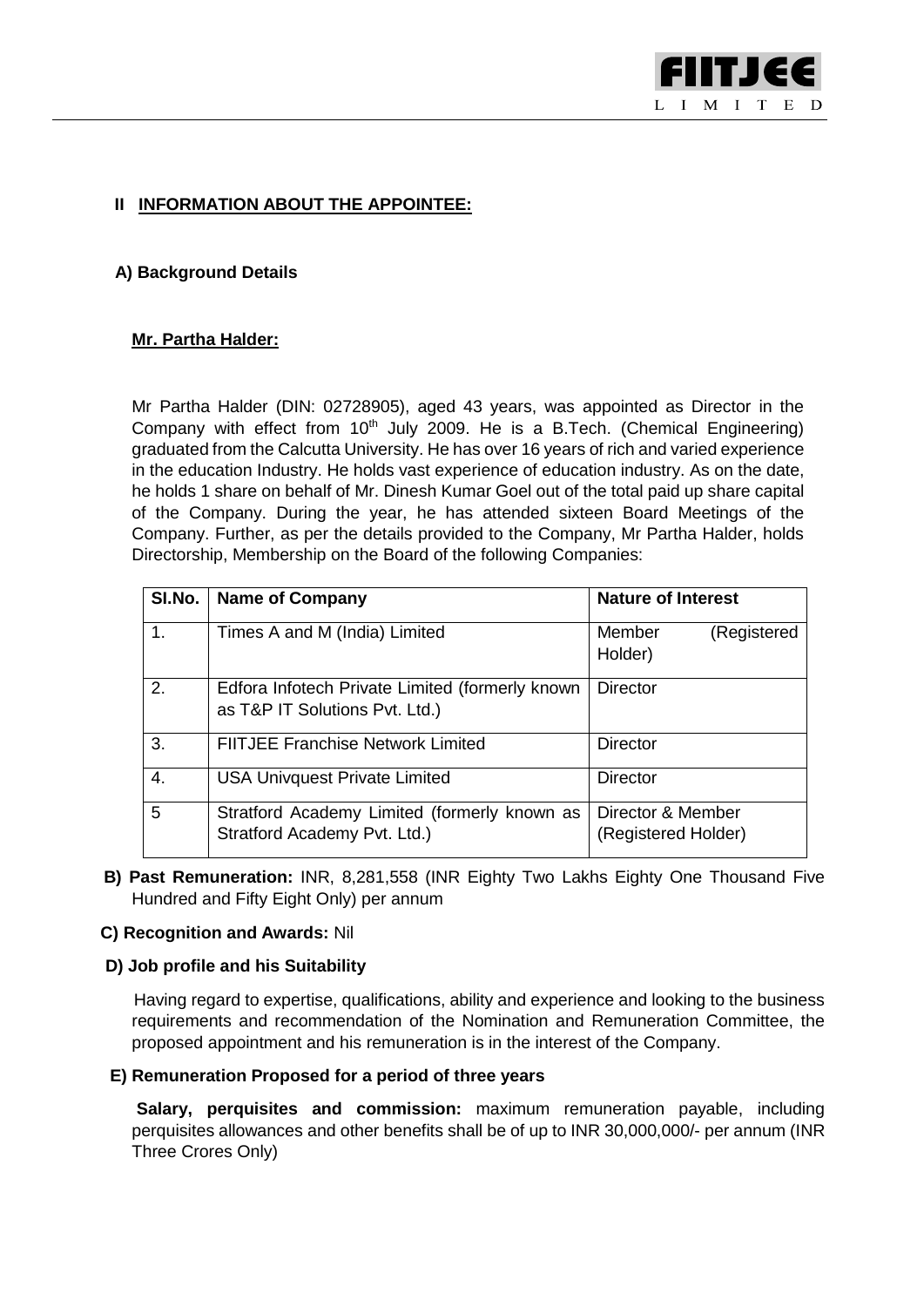

## **F) Comparative remuneration profile with respect to industry, size of the Company, profile of the position and person.**

The Remuneration being recommended by the Company to Mr. Partha Halder takes into consideration the business activities of the Company, his capable leadership, rich knowledge and vast experience in the field of education and IIT coaching industry, prevailing trend of executive compensation and the remuneration being paid to its managerial personnel by Companies of comparable size in the education and IIT coaching Industry.

### **G) Pecuniary relationship directly or indirectly with the Company, or relationship with the managerial personnel, if any.**

Mr. Partha Halder does not have any direct pecuniary relationship with the Company, in any other position / capacity.

### **III) OTHER INFORMATION:**

### **A) Reason of inadequate Profits :**

Although there is an increase in profits, however during the year the Company has significantly invested in human capital and expansion of infrastructure. Both of these will result in increase in cost in Financial Year 2016-17. Additionally man power cost of the Company will significantly go up due to increments effected during the course of year. Also the Company have invested in increasing its faculty bench strength, in order to improve student teachers ratio and differentiate verses competition.

### **B) Steps taken or proposed to be taken for improvement and expected increase in productivity and profits:**

- a. Recruitment of leadership for various departments to ensure and instil ownership/ target driven approach.
- b. This year company has registered profits against the past years losses and inadequate profits and therefore expecting the pace to continue improving optimization of potential through risks and rewards driven incentive models.

 Relevant documents referred to in the accompanying Notice and the explanatory statement are open for inspection by the members at Registered Address situated at 29A Kalu Sarai Sarvapriya Vihar, New Delhi – 110016 and Venue of the meeting on all working days, except Saturdays, during business hours up to the date of the Meeting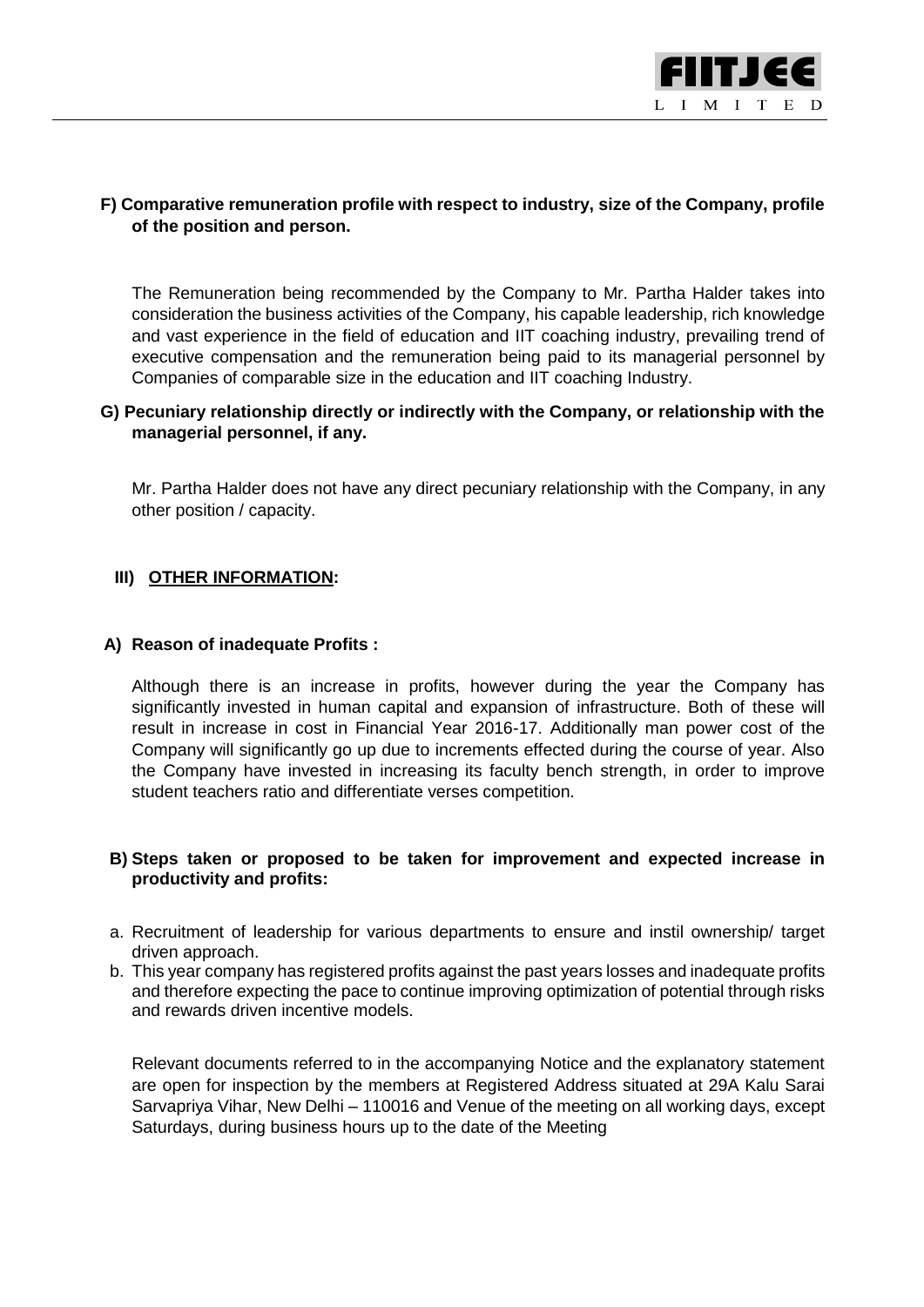

Accordingly, approval of the members is being sought for the proposal contained in the resolution set out at item no. 6 of the notice.

Except Mr. Partha Halder being appointee, none of the Directors, Key Managerial Personnel and their relatives are concerned or interested in the resolution either financially or otherwise.

The Board recommends and propose to pass the resolution set out at item no. 6 of the notice as special Resolution.

**By order of Board of Directors**

**Sd/-**

**Jaspriya Ahluwalia Place: New Delhi Company Secretary Membership No. A15304 Date: 03.09.2016 Address: 7/2, Vasisht House, Begumpur, Kalu Sarai, New Delhi-110017**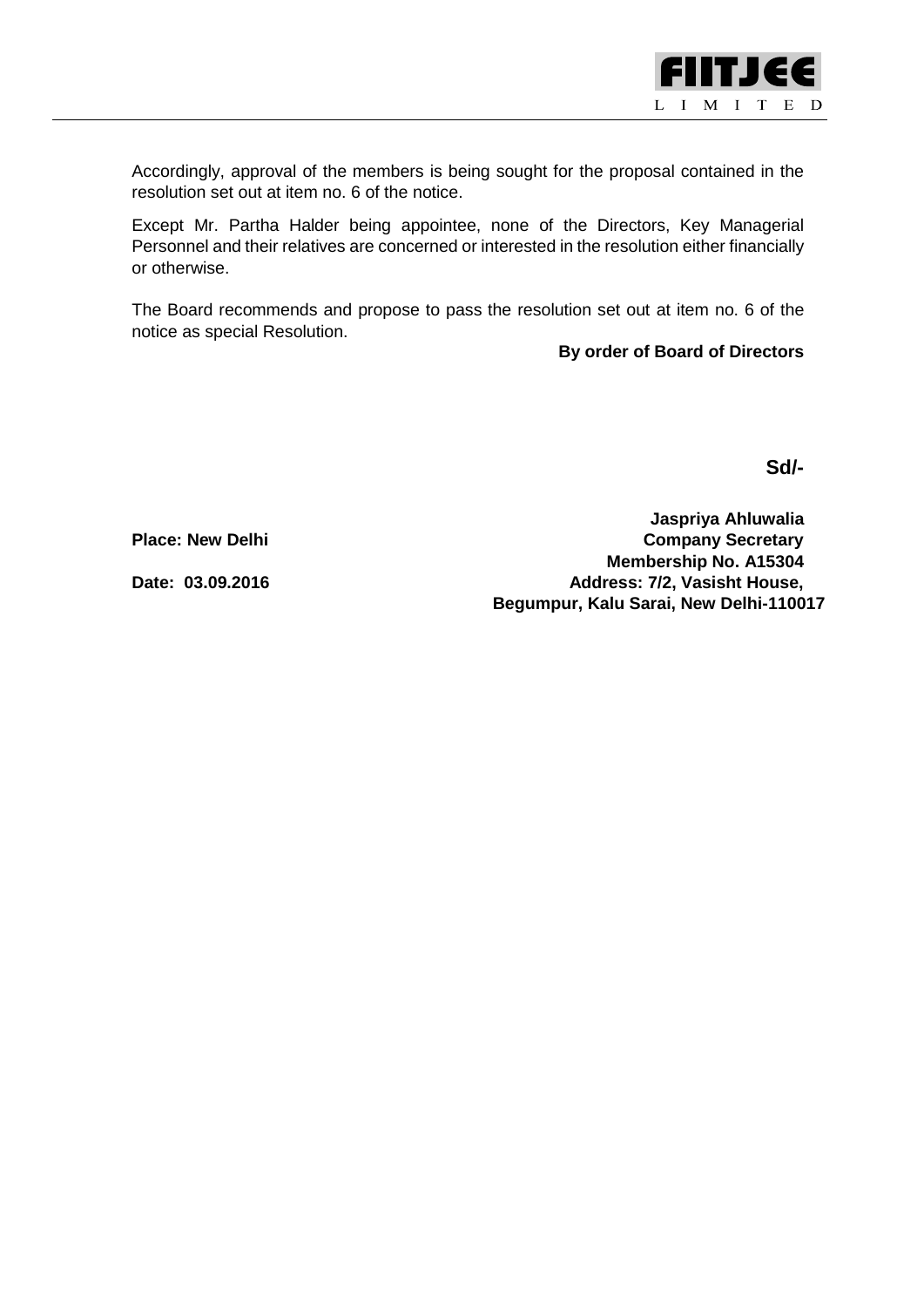

## **ATTENDANCE SLIP**

## **(Will be handed over at the registration counter)**

**Nineteenth Annual General Meeting of FIITJEE Ltd. on Thursday 29th September, 2016 at 1:00 P.M at Crystal Ball Room, Hotel Radisson Blu Plaza, National Highway 8, New Delhi – 110037.** 

## **DETAIL OF MEMBER:**

- 1. Regd. Folio No. \_\_\_\_\_\_\_\_\_\_\_\_\_No. of shares held \_\_\_\_\_\_\_\_\_\_\_
- 2. Name of member (IN BLOCK LETTERS) :
- 3. Address of member (IN BLOCK LETTERS) :

I, certify that I am a registered shareholder/proxy for the registered Shareholder (whose details are mentioned above) of the Company and hereby record my presence at the Nineteenth Annual General Meeting of the Company on **29th day of September, 2016 at 1:00 P.M at Crystal Ball Room, Hotel Radisson Blu Plaza, National Highway 8, New Delhi – 110037.** 

Member's/Proxy's Signature

Note:

- 1. Please fill this attendance slip and hand it over at the entrance of the hall.
- 2. This Attendance Slip is valid only in case shares are held on the date of the meeting.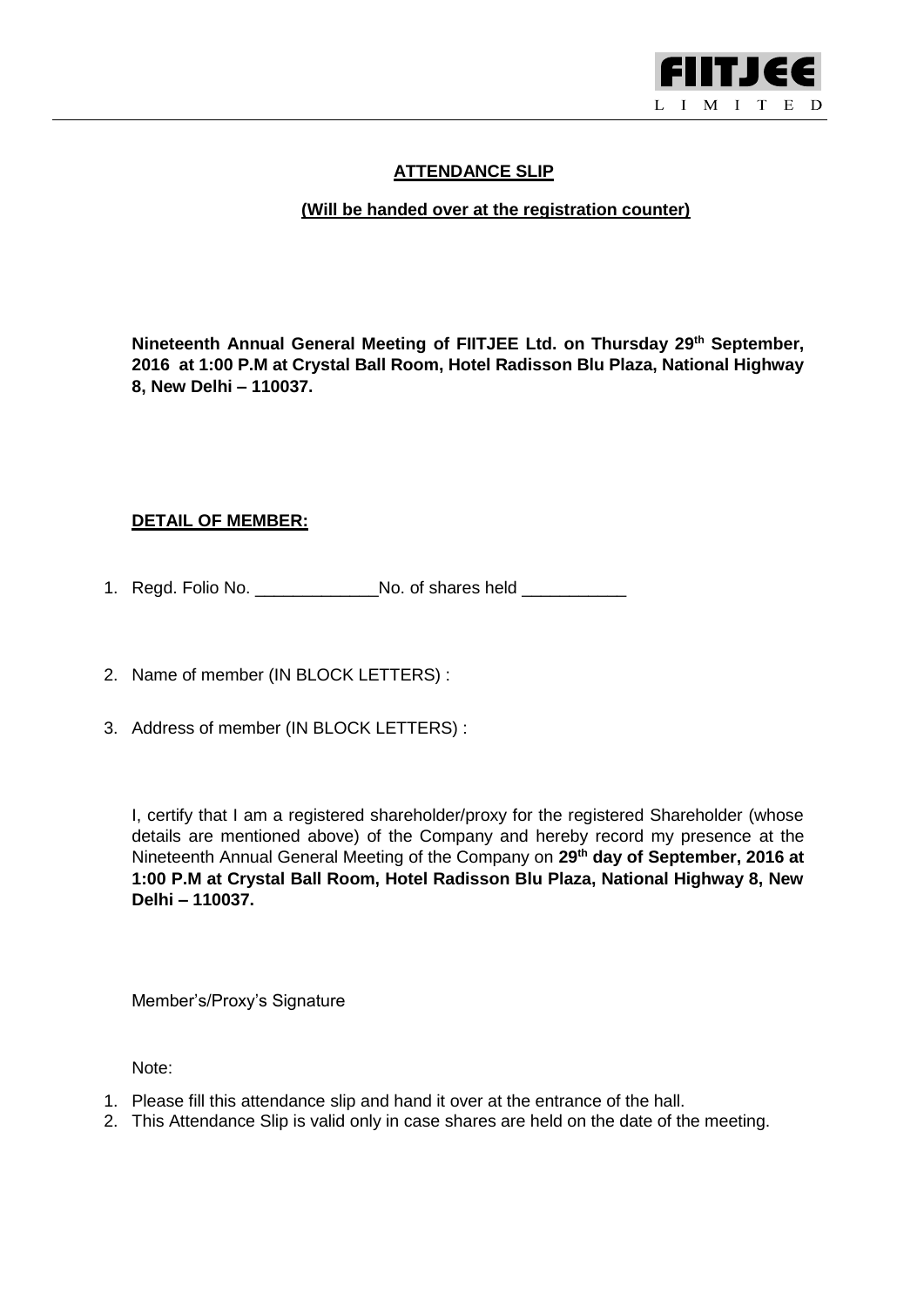

### *Form No. MGT 11 Proxy form* **[Pursuant to section 105(6) of the Companies Act, 2013 and rule 19(3) of the Companies (Management and Administration) Rules, 2014]**

**CIN**: **U80211DL1997PLC090156 Name of the Company**: FIITJEE LIMITED **Registered office**: 29A, KALU SARAI, SARVAPRIYA VIHAR, NEW DELHI - 110016

> **Name of the member(s): Registered Address: E-mail Id: Folio No / Client Id: DP ID:**

I/We, being the member (s) of …………. shares of the above named company, hereby appoint

- 1. Name: …………………… Address: Email Id: Signature:……………………………. or failing him
- 2. Name: …………………… Address: Email Id: Signature:……………………………. or failing him
- 3. Name: …………………… Address: Email Id: Signature:……………………………. or failing him

as my/our proxy to attend and vote (on a poll) for me/us and on my/our behalf at the Nineteenth Annual General Meeting of the company, to be held on the **Thursday, 29th September, 2016 at 1:00 P.M at Crystal Ball Room, Hotel Radisson Blu Plaza, National Highway 8, New Delhi – 110037** and at any adjournment thereof in respect of such resolutions as are indicated below: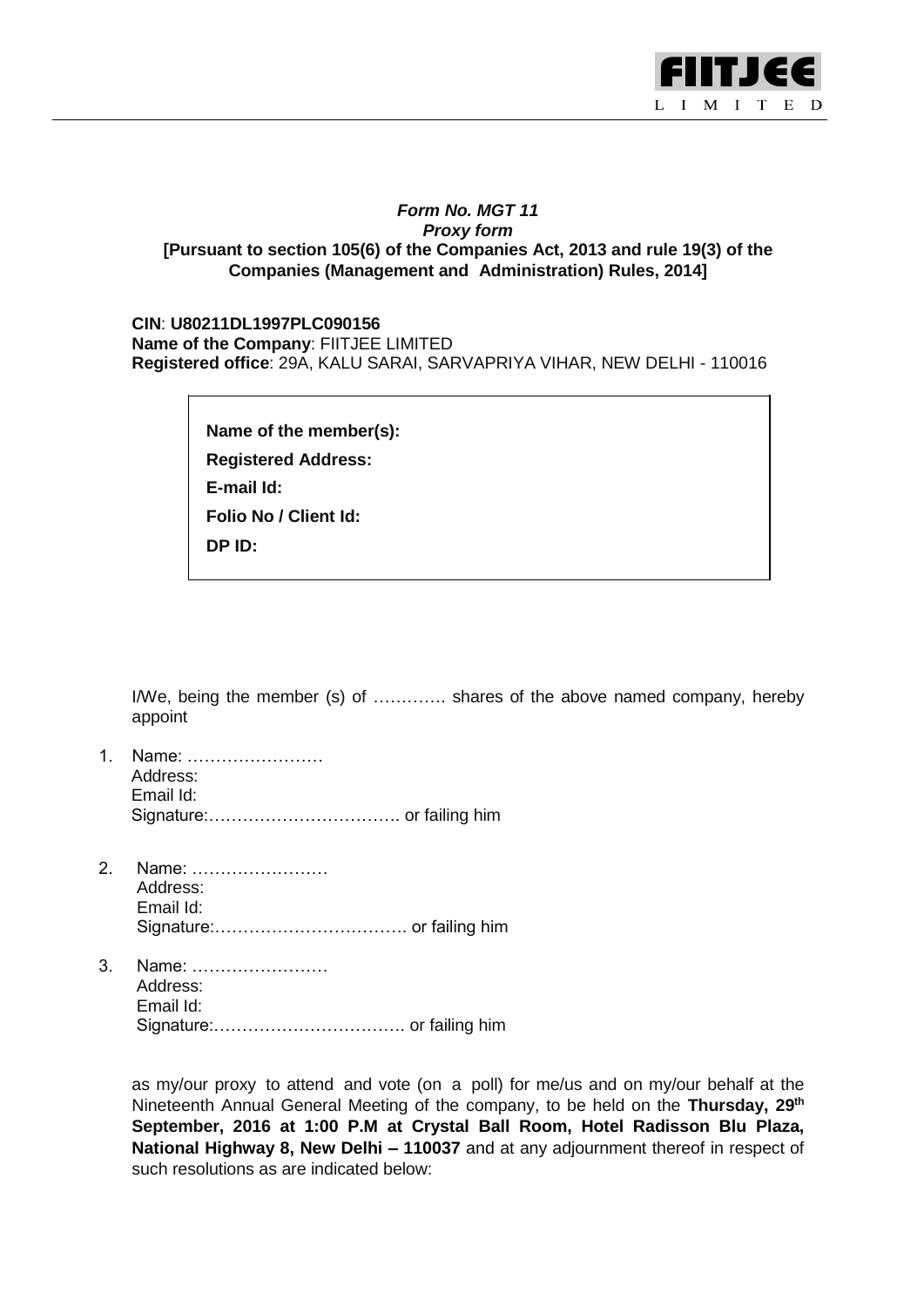

#### **Resolution No.**

- 1. Consideration and adoption of Audited Financial statement of the Company for the financial year ended 31<sup>st</sup>March, 2016, the Report of the Board and Auditors thereon.
- 2. Appointment of a Director in place of Mr. Kanti Kumar Goyal (DIN: 01400932), who is retiring by rotation and being eligible, offers himself for re-appointment.
- 3. Appointment of M/s. Walker Chandiok & Co. LLP, Chartered Accountants, New Delhi (Firm Registration No. 001076N/N500013), as the Statutory Auditors of the Company.
- 4. Appointment of Mr. Mavila Vishwanathan Nair (DIN: 02284165) as Non-executive and Independent Director of the Company.
- 5. Ratification of remuneration of the Cost auditors of the Company.
- 6. Appointment of Mr. Partha Halder (DIN: 02728905) as Whole Time Director of the company

Signed this………..day………………………2016.

**Affix Revenue Stamp**

Signature of shareholder Signature of Proxy holder(s)

**Note: This form of proxy in order to be effective should be duly completed and deposited at the Registered Office of the Company, not less than 48 hours before the commencement of the Meeting.**